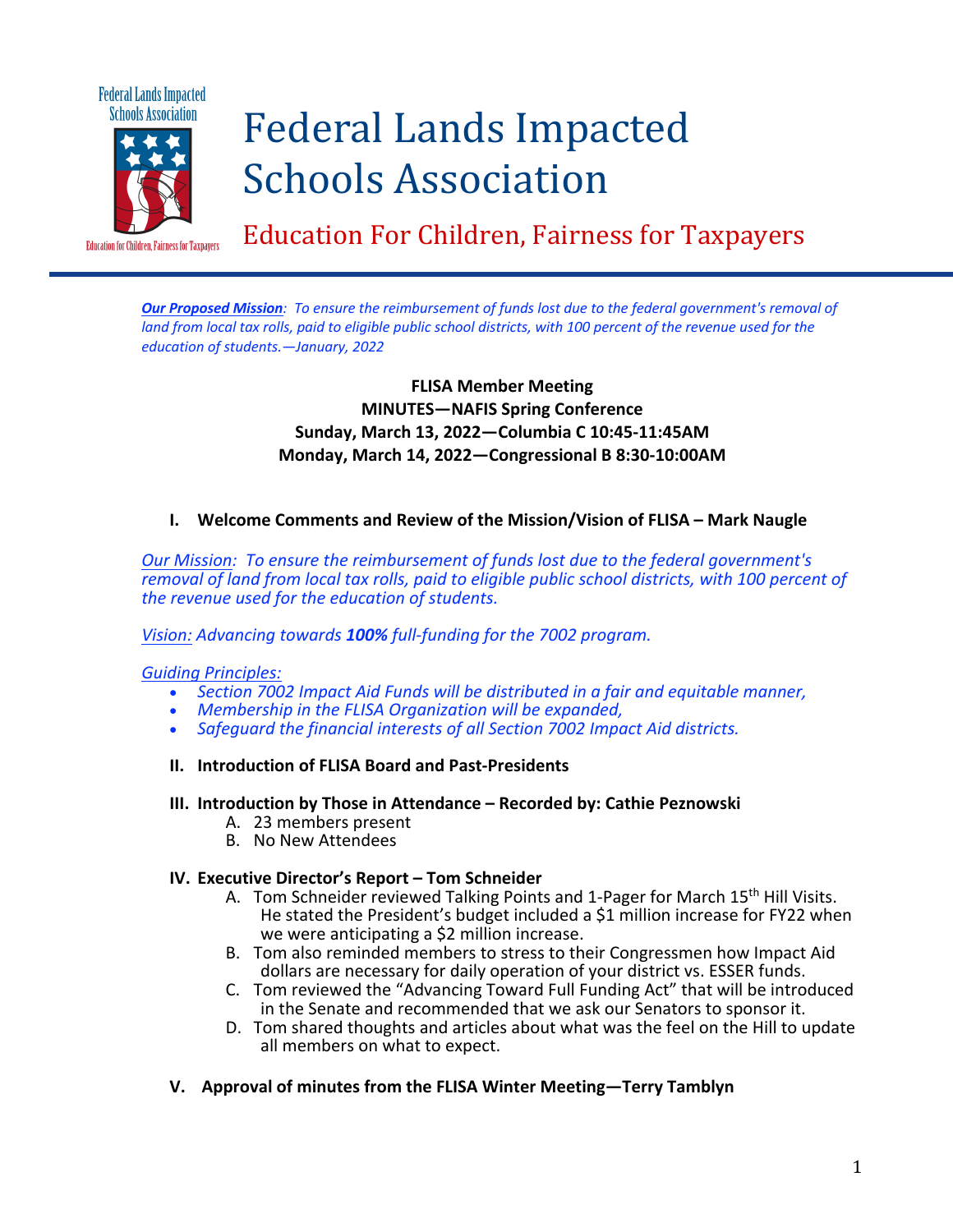### **VI. Treasurer's Report—Becky Allan, Mark Naugle, Cathie Peznowski**

Becky reviewed the FY22 Budget and the proposed FY23 Budget. A concern was expressed that we try to avoid having too high a fund balance.

**VII. NAFIS Board Update and NAFIS Executive Director Search –Craig Hutcheson** Craig spoke about the interview process for a new NAFIS Executive Director. They had 11 candidates overall and had just finished final interviews with the top 4.

### **VIII. Review of Proposed By-Laws Change—Tom Madden**

Tom reviewed the proposed changes.

## **IX. Review of Executive Board Membership—Craig Hutcheson (Past-President)**

Executive Board Member Vacancy Thoughts: Craig shared with members the need for a Vice-President and the need for this role to change in the new by-laws. The new by-laws do not require the VP to move on to President. Anyone interested in being the new VP was asked to contact the Executive Board.

## **X. FLISA Winter Meeting Location Thoughts:**

Tom Schneider shared the options for the Winter meeting for 2023 and asked members to be ready to vote at the Monday meeting. He also said a vote would be taken to move the Winter meeting to the first weekend in February.

### **XI. FLISA Winter Meeting dates Thoughts**

- a. Winter, 2023 **Dates**:
	- 1. **Traditional:** First Weekend in January (January 5-7, 2023)
	- 2. **Proposed:** First Weekend in February (February 2-4, 2023)
	- 3. Recommendation to Membership?
	- 4. Thoughts on selection process:

a. Vote of those assembled or committee work?

## **XII. Microsoft Teams Work Update**

Terry Tamblyn recommended that we not continue to pursue Microsoft Teams for our Advocacy Work and that he contact Monday.com to inquire about a partnership with FLISA. Academy SD has been most gracious with their Teams Network, but security issues and administrative functions will not allow FLISA to be most productive.

#### **XIII. Advocacy Action Plan Work**

## **XIV. Look Ahead: What do we need for a successful:**

- Interim communications
	- What info do you need? How often?
- Summer, 2022 FLISA Meeting Information—Portland, Oregon

#### **XV. Action Items:**

## **15-A. Approval of FLISA Winter Meeting Minutes**

*Motion was made by Mark Cross to approve the minutes from the January 2022 FLISA Winter Meeting, seconded by Frank Sheboy. Approved.*